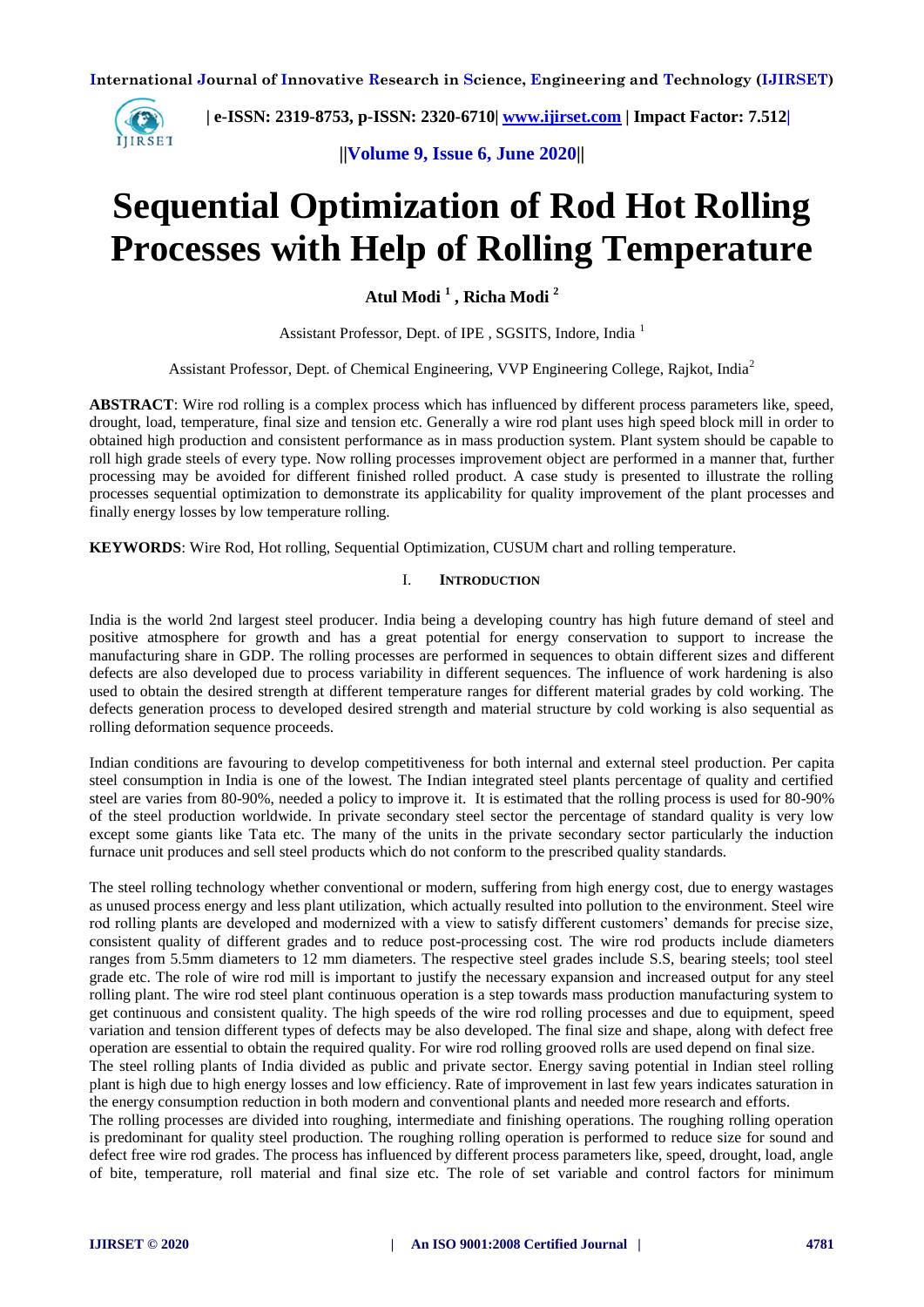

 **| e-ISSN: 2319-8753, p-ISSN: 2320-6710| [www.ijirset.com](http://www.ijirset.com/) | Impact Factor: 7.512|**

## **||Volume 9, Issue 6, June 2020||**

temperature and energy losses is very vital. To get the desired quality of finished products the different pass sequences are used. With help of this work the routine rolling complexity of manufacturing are tried to be minimized.

#### II. **RELATED WORK**

The average specific energy consumption in India is 6.4 GCal/tcs in comparison to 4.1 GCal/tcs for rest of world (Singhal K.K., 2009). Das et al. (2014) analysis that the rolled bars exhibit a variation in microstructure in their cross section, having strong, tough, tempered martensite in the surface layer of the bar, an intermediate layer of martensite and bainite, and a refined, tough and ductile ferrite and pearlite core. Manufacturing of steel products are needed in consistent quality, at economic prize. Shunichi et al., (2015), raised the need of rolling process optimization to reduce the energy all forms losses and wastage. According to Ministry of steel (2015), SAIL plants achieved the best ever specific energy consumption of 6.59 Gcal/tics', an improvement of 1% over last year by improving efficiencies, reducing costs and upgrading technologies etc.

In order to improve different work are performed and models developed. Chumachenko et al. (2010) developed a compact mill with minimum temperature loss during rolling. Ali and Maghsoudi (2010) developed an optimum process control model for specialty steel to improve the dimensional accuracy, shorten the roll-changing time by implementing size-free rolling, and reduce surface defects. Bagheripoor and Bisadi (2013) consider, speed, %age thickness reduction, temperature and friction coefficient as variables for rolling force prediction by ANN. Cadoni et al. (2013) discussed hot rolling of ZK61 Mg alloy sheets with homogeneous structure which was performed at the temperature range of 553– 433 K to examine the influence of rolling temperature on the microstructure refinement and uniformity and pollution. Altinkaya et al. (2014) prefer ANN as it provides a way for accurate and fast decision making and modelling. Bambach and Seuren (2014) emphasized that the performance of rolling processes is difficult to control due to the dynamic processes and new customer requirements. Ohara et al. (2014) discussed that the mechanical properties of sheet products are determined not only by chemical composition, but also by rolling process conditions such as temperature and transfer bar thickness.

#### III. **SEQUENTIAL ROLLING PROCESSES**

The steel rolling is a complex process and performed in various sequence in various passes. Rolling is done progressively in different pass to obtain required shape and size. Roll pass design of roll is also important for final quality. Different types of pass design are developed to get perfect reduction at high speed. Optimal rolling surface and closest tolerances can be obtained only by tension-free and twist-free rolling. To obtain good surface finish tungsten carbide{T-C} rolls are used for finishing operation. The T-C rolls retain the shape, size for long service life. The reduction provided in each pass depends on different variables and parameters, but also decided by roll designer. For examples minimum 10-12 passes are required to obtain 12 mm round from 100 mm square billet. The optimum size development required that process performed in minimum or single setting of mill. The recent trends in steel rolling plants are for sequential manufacturing system for small batch, so energy wastage may minimize due to non-continuous operations. Quality controls of rolling processes are essential as the rolling operation is very costly.

The finishing pass dimension should be considered in taking account the linear expansion of material. The importance of rolling knowledge to obtain desired results as designed in different pass sequences is useful for optimization. The contribution of most influential parameters on finished product is important. In absence of clear knowledge of rolling the rollers can-not obtained the desired quality results. This is a major issue and problem.

The need of rolling process optimization is developed to reduce the energy all forms losses and wastage. The improvements in energy efficiency result in reduced production costs and thereby improved competitiveness. Any improvement in energy front by optimizing the waste rolling heat for example by in-line heat treatment, thin slag casting-rolling, etc. results in substantial saving due to reduction in post processing cost. Energy saving potential in Indian steel rolling plant is high due to high energy losses and low efficiency. Continuous R & D can reduce rolled product energy consumption similar to Japanese manufacturer. Additional methodology and techniques are needed to take benefit of low labour cost in India in steel rolling manufacturing system.

The aim of sequential manufacturing is to get the desired rolling results in independent sequences with a common goal or objective. To obtain consistent performance along with quality the continuous production system is preferred with no change in parameters after obtaining the desired dimensional and metallurgical results. The increasing competition in rolling sector and financial health of rolling plants and their market position insists to reduce the energy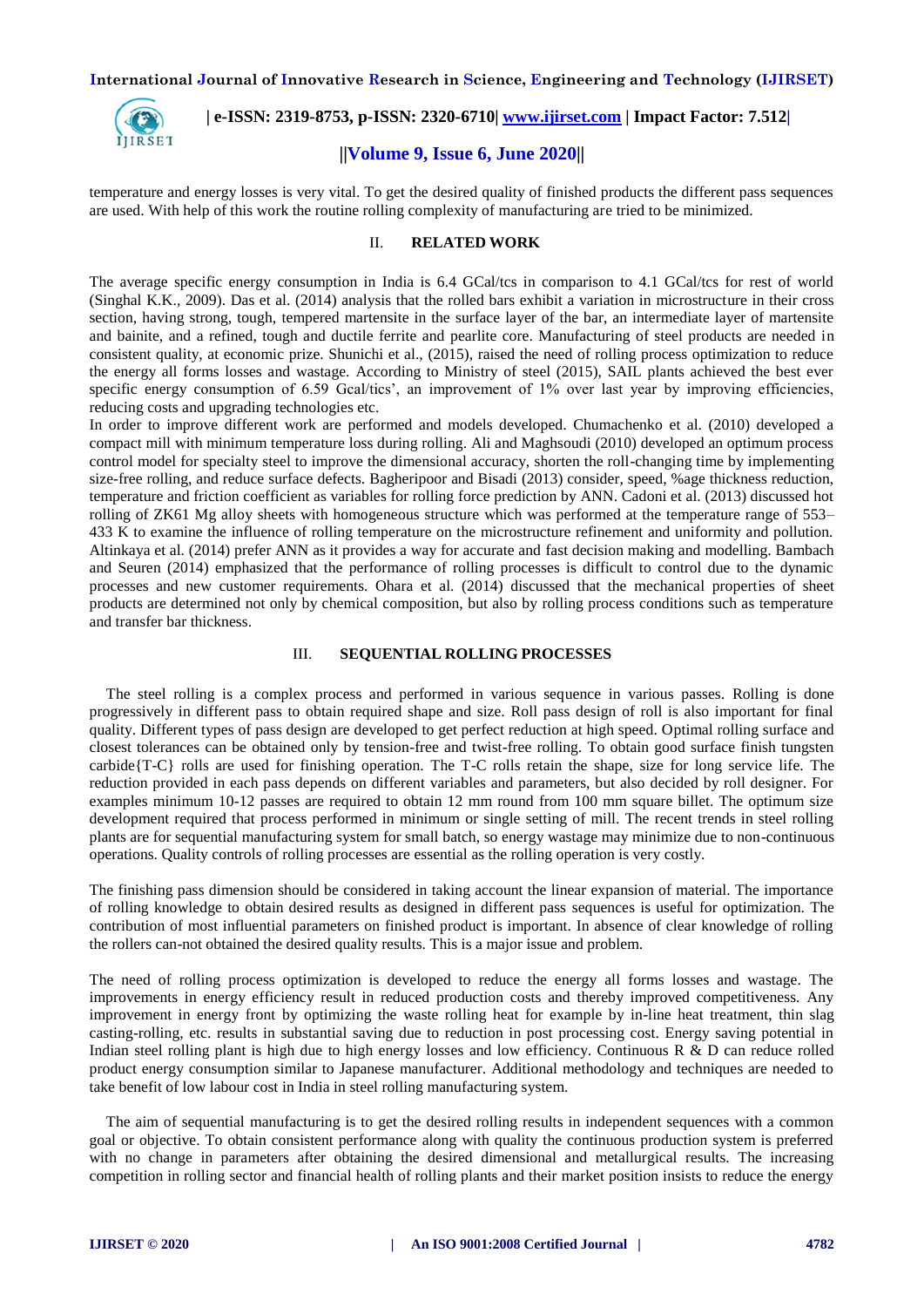

 **| e-ISSN: 2319-8753, p-ISSN: 2320-6710| [www.ijirset.com](http://www.ijirset.com/) | Impact Factor: 7.512|**

## **||Volume 9, Issue 6, June 2020||**

content of products by optimizing energy use and to reduce the contribution of energy in overall production cost. Optimization of process for minimum or zero defects obtain by rolling process sequential optimization.

## IV. **METHODOLOGY**

In modern steel rolling plants the different parameters are easily monitored and controlled due to different sensing devices and new technology in comparison to old conventional rolling plants, which generally work with manual judgment system. Conventional rolling plants have to run the plant in difficult condition for in-line-control of the various rolling parameters like temperature, speed and tension etc. finished rolling at lower temperature influence the grain size, transformation speed and structure. The recent trends in steel rolling plants are for sequential manufacturing system in small batches for different sizes and shape in different pass.

Conventional rolling plants have to face the challenges of producing more consisting output with more efforts than modern steel plants. Chances of variation in final output and low mechanical properties are more in conventional rolling plants due to old technology. Conventional and modern plants both have to work for dimensional and metallurgical consistent output in more precise manner.

Detail comparative energy analysis of different manufacturing system of different case studies performed in different steel rolling plants of India indicates that, energy consumption and production processes energy losses, for steel manufacturing is very high. It very difficult to achieve the set targets as in National steel policy of India. Rate of improvement in last few years indicates saturation in the energy consumption reduction in different modern and conventional plants and needed more research like energy optimization of manufacturing system.

The energy consumption saving target in National steel policy of India is, 5% reduction for three years are difficult to achieve in current situation by help of currently using techniques. Rolling plants different new requirements can be achieved by robust or consistent performance with minimum energy losses in different sequences. In steel rolling processes there are many possibilities to reduce energy losses in different rolling sequences.

## V. **NEED OF PROCESS OPTIMIZATION**

For steel rolling manufacturing system many improved model are developed to improve the product performance and final quality. Rolling process different models for high growth rate and process optimization are only approximate models and new models are required for current requirements. The new model will help the roller for consistent quality.

The rolling manufacturing system most important elements of process optimization are the consistency of processes all sequences. The output of all sequences should indicates, minimum shape and size variation and low process energy losses. The rolling people should concentrate only on most important process influencing variable to reduce process complexity. The customer expectations and requirements also demands for reduced quality variations and all this with reduced cost with process atomization and high tonnage.

Different work also suggest for optimization. Ali and Maghsoudi (2010) indicate that the temperature control rolling made revolutionary improvements in rolling mill design. Chumachenko et al. (2010) show the important of finiteelement modelling to determine rolling forces due to thermo-mechanical behaviours and location of rolling defects. According to Jin-ling and Zhen-shan (2011), the actual energy savings by hot charging system will be highly plant dependent. . Balogun et al. (2011) prefer rolling temperature control at different stage; speed, inter-stand time, true strain and strain rate ranges at each stage are also as parameters for grain refinement. Bagheripoor and Bisadi (2013) consider, rolling scheduling and on-line-control is required for consistent performance. Agrawal et al. (2014) discussed the importance of mathematical models which have been widely used for prediction of microstructure and mechanical properties in hot rolling of strip. Modi et al., [2017] refer rolling as generation of optimum defects such as dislocations, vacancies and imperfections density in crystal structure through thermo-mechanical-in-line-treatment.

#### VI. **CASE STUDY**

Rolling is the most extensively used mechanical metal working process. About 70% steel is processes through rolling mills. It is widely used to convert steel ingots into blooms, billets, slabs and into plates, sheets, rods and strips etc. This is followed by further hot or cold rolling into rod and bar. Roll pass design is used to distribute the deformation shape and size in different pass sequences.. A good designer developed it in minimum number of pass in roll of roughing mill for wire rod product. It finally processed into wire rods with acceptable dimensional tolerance depend on different rolling parameters. A case study of wire rod plant is considered here to demonstrate the complete methodology. Figure-1 shows the finished rolled wire rods and plant view showing hot rolled coils in the conveyors.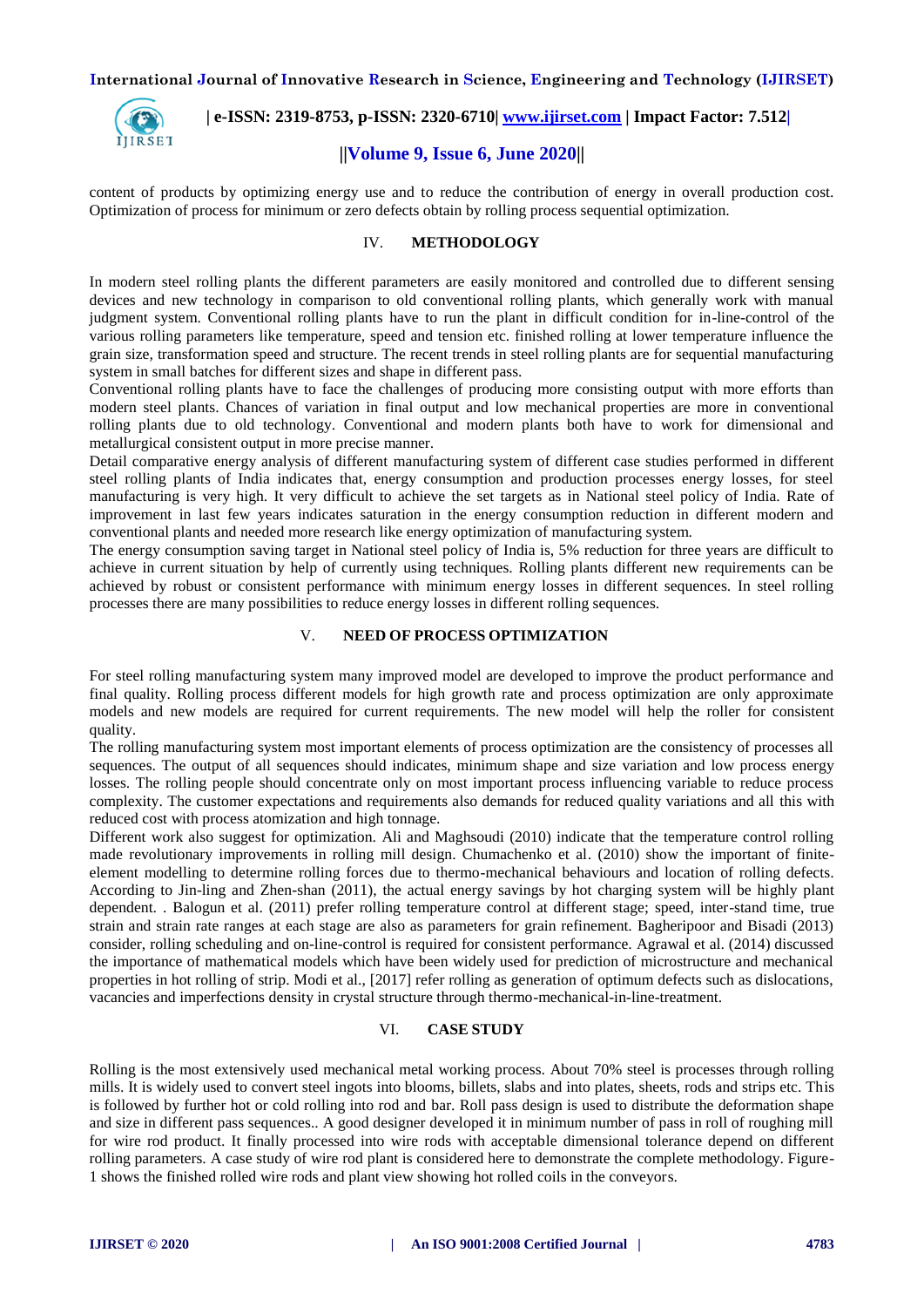

 **| e-ISSN: 2319-8753, p-ISSN: 2320-6710| [www.ijirset.com](http://www.ijirset.com/) | Impact Factor: 7.512|**

**||Volume 9, Issue 6, June 2020||** 



**Figure-1 Plant view showing hot rolled coils in the conveyors and finished rolled wire rods**

Figure-2 indicates the wire rod plant's finished products total production and rejection percentage for three months for 7mm wire rod. The rejection percentage is high as high grade steel like S.S., Bearing steel, free cutting steel is rolled.



**Figure-2 Plant 3 month's production and rejection**

In order to determine the causes of rejection high percentage CUSUM charts for different months and sizes are plotted as below. The collected data are used to determine the main cause of variation. The different causes or process variables has individual importance for rolling wire rod quality. The Indian steel rolling plants are now to work with global competition to prove them and to reduce technology and performance gaps.



**Figure-3 CUSUM Chart for 7mm wire rod in January month of Plant**

Rolled wire rod products different data are used to plot CUSUM chart and used to determine variations for one sigma shift in rod size. In March rejection percentage is more than other two months. The reasons are that in this month S.S.grades is rolled. The rejected samples rolling temperature are also recorded to determine root causes.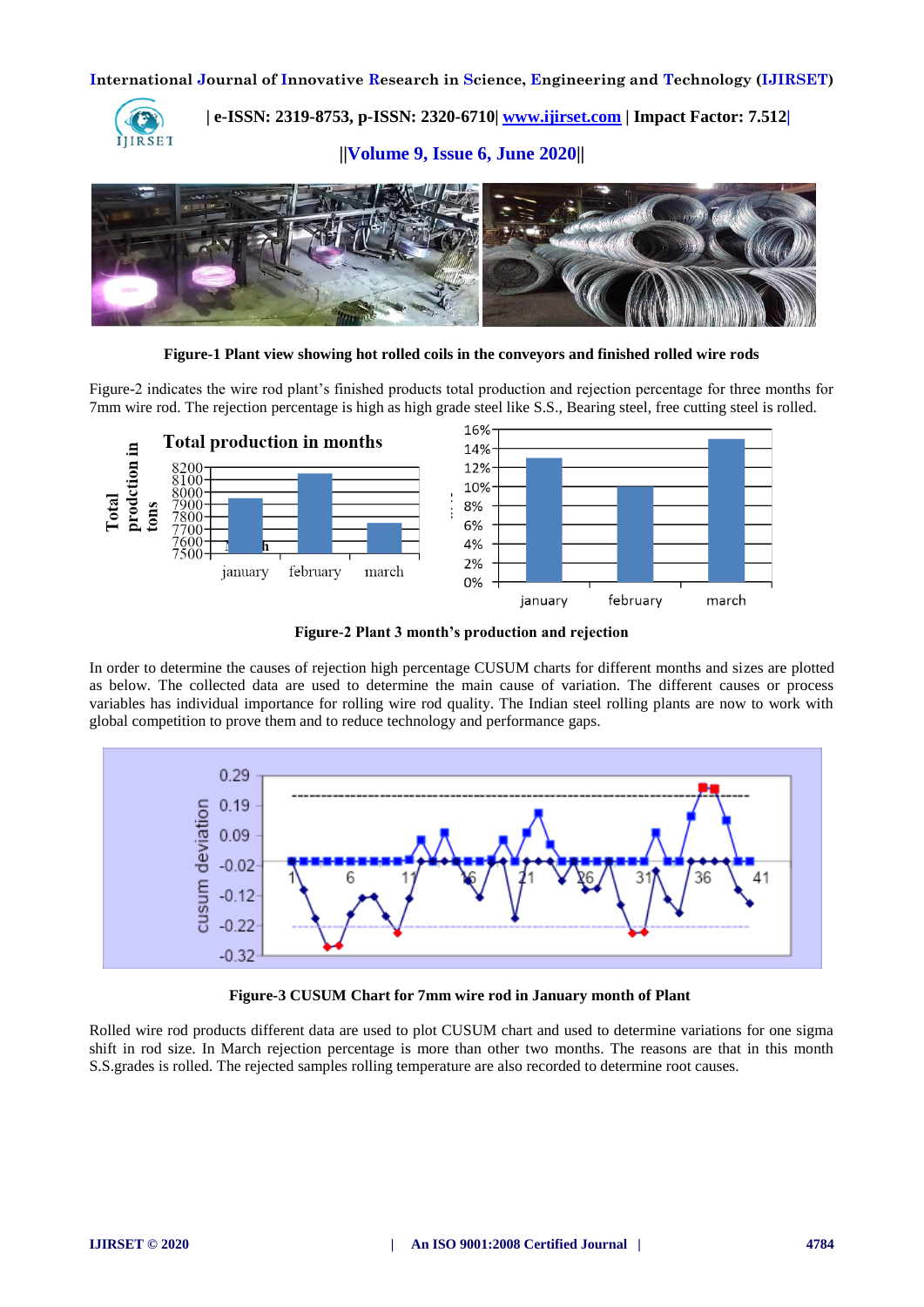

 **| e-ISSN: 2319-8753, p-ISSN: 2320-6710| [www.ijirset.com](http://www.ijirset.com/) | Impact Factor: 7.512|**

**||Volume 9, Issue 6, June 2020||** 



**Figure-4 CUSUM Chart for 7mm wire rod in February month of Plant**





#### VII. **RESULTS**

Following Figures-6 and Figures-7, shows the relationship between temperature and size variations for different rejected samples. The role of CUSUM chart is very important as one sigma shift from mean is indicated by it. The rolling process is easily controlled by them. Whenever rolling temperature varies the chart indicate the same and in this way complete rolling process is optimized. The rejection percentage of rolling process is also minimized due to less temperature variations. The rolling miss-rolls and cobbles are also reduced. The wire rod rolling process size variations, rejection percentage, miss-rolls are minimized and quality is maximized by proper use of CUSUM chart. The case study indicates that wire rod rolling process is optimized by rolling temperature optimum control.